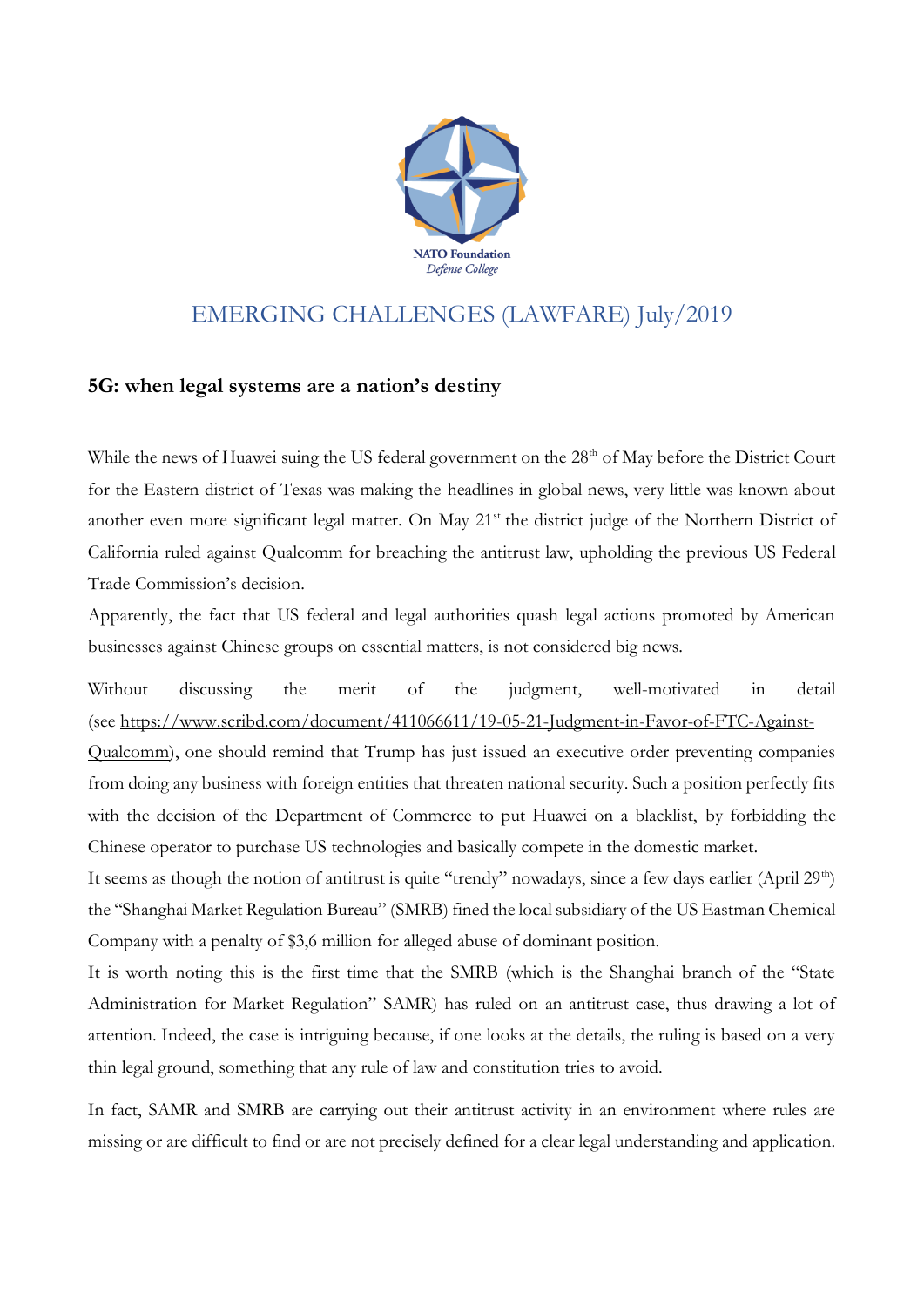Not surprisingly, the draft released by SAMR this year defines the abuse of dominant position as any conduct linked to "disguised forms via setting specific trading conditions or by other indirect means". A catch-all clause that does not offer any serious legal protection, not even to Chinese

To sum up, in the USA the opposition and balance of powers is nothing new. Indeed, it is a key aspect of the Constitution and the possible guarantee of least preventing unashamed despotism, if not a guarantee of equity.

The Qualcomm case is a further proof of this, given that the judgment confirms the decision of a Federal Agency against the San Diego giant. Last year Trump vetoed the prospected acquisition of Qualcomm by the competitor Broadcom (a \$117 billion deal), on the grounds of national security. The US administration justified this choice by presuming some alleged ties between Broadcom and "third parties".

Under these circumstances, the judgment, if on the one hand stops the US 5G in its tracks as it nixes the business model adopted by Qualcomm – the US leader in the development of new technology – on the other it paves the way to Huawei by claiming that Qualcomm has to license its standard-essential patents to its competitors on the so called FRAND terms – fair, reasonable and non-discriminatory.

Therefore, while in China the law assumes an increasingly abstract character to serve the one-Party rule, in the USA a federal judge curbs much of the White House's policy with a stroke of pen.

Aside from the trade wars, at the end of the day Trump's worst enemy does not seem to be China, but his own domineering approach to handling the political and commercial relations, the direct result of the much drastic culture of "hire and fire".

The bottom line behind these skirmishes is the inevitable friction between the two superpowers and the increasingly competitive way they are addressing the global order.

On the one hand we have a system where the State is not a third party, despite good legislative intentions, generating two serious problems for the Chinese leadership: corruption that is intrinsic to the lack of check and balance and consequently a high degree of legal inefficiency. On the other hand, a Presidency opposing constitutional values, which adopts the typical model of corporate autocracy to solve problems.

In the drama "A man for all seasons", Thomas More is quoted as saying – with implacable British logic – that "even the devil has the right to the protection of the law, because without it he is the only one with a free hand".

Huawei has resorted to the US law recognizing a sovereignty and a quality not to be found in its own country.